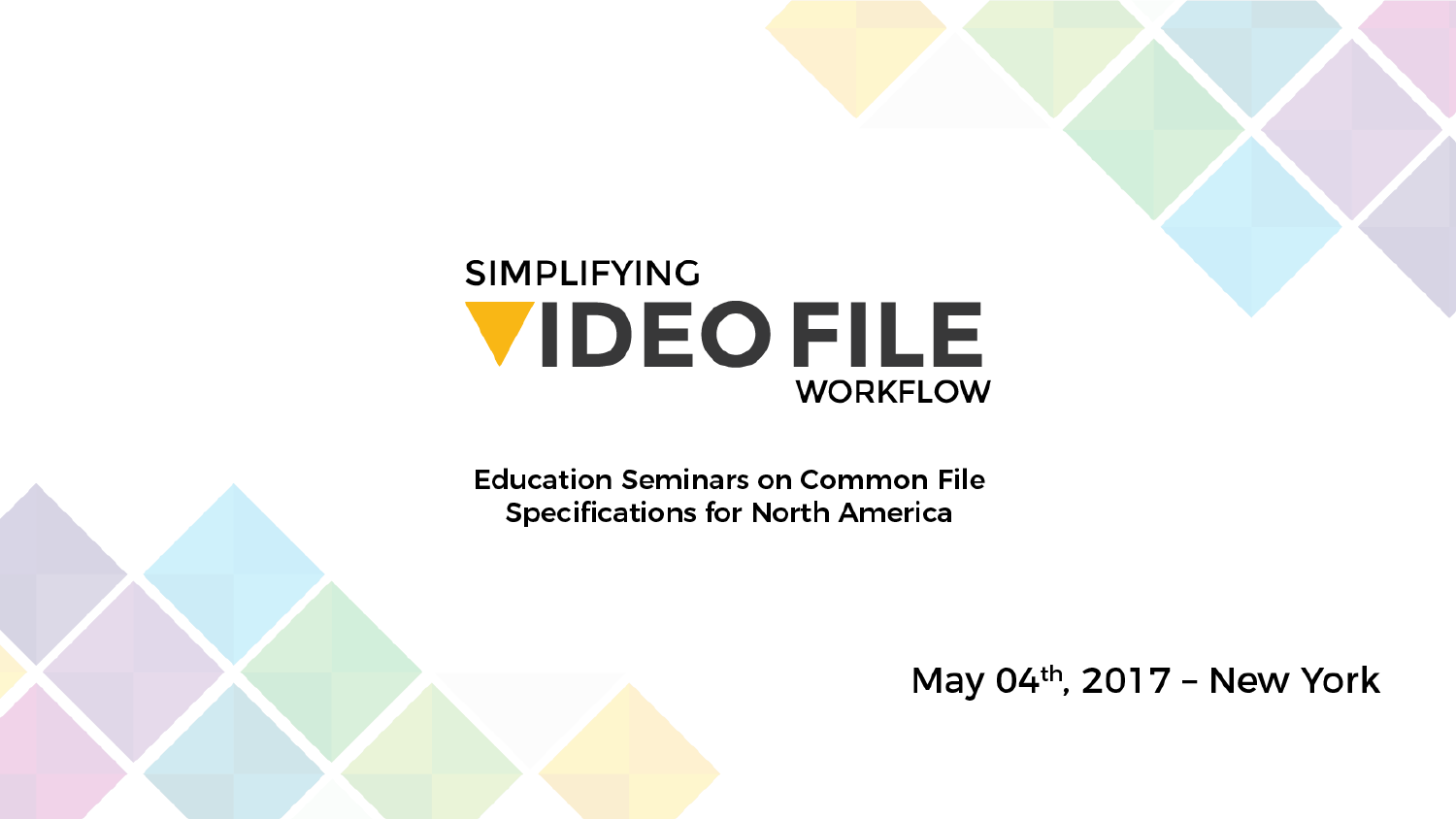#### NABA DPP – A Broadcast Perspective

#### Thomas Bause Mason, Open Media Consulting LLC Thursday, May 4, 2017



**North American Broadcasters Association** 

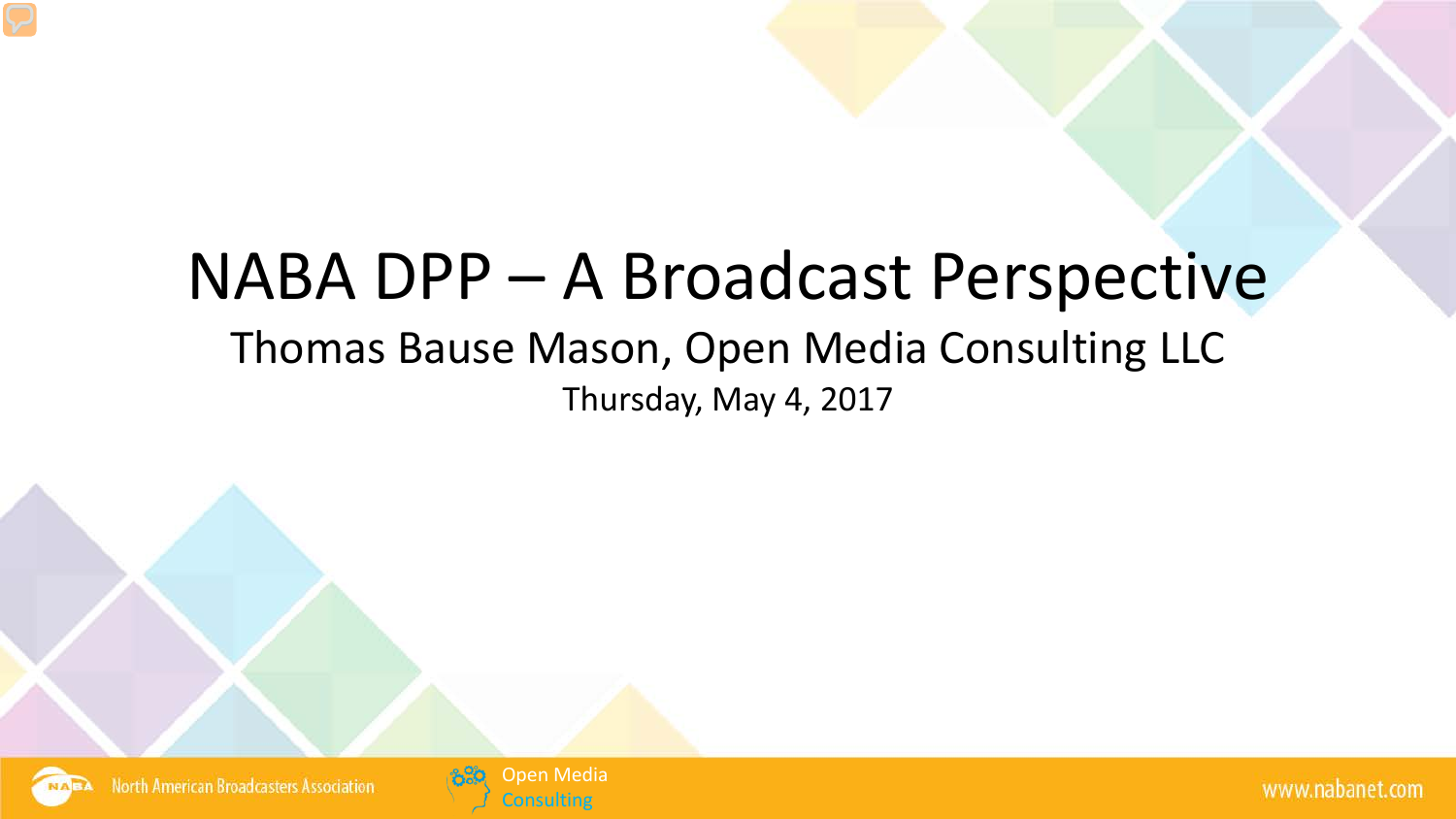### Generic Broadcasting Company (GBC)



Open Media **Consulting**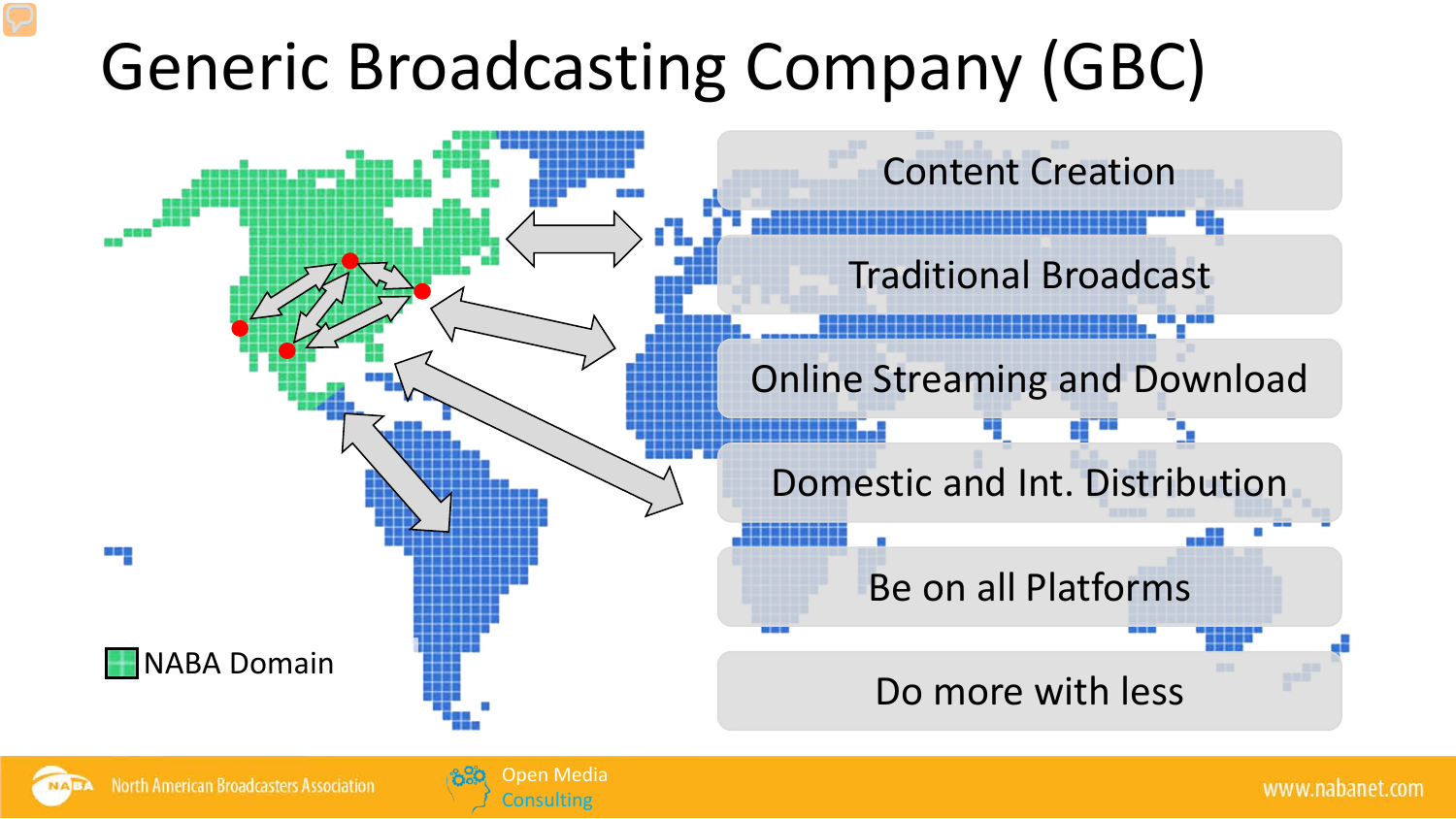#### What is GBC concerned about?



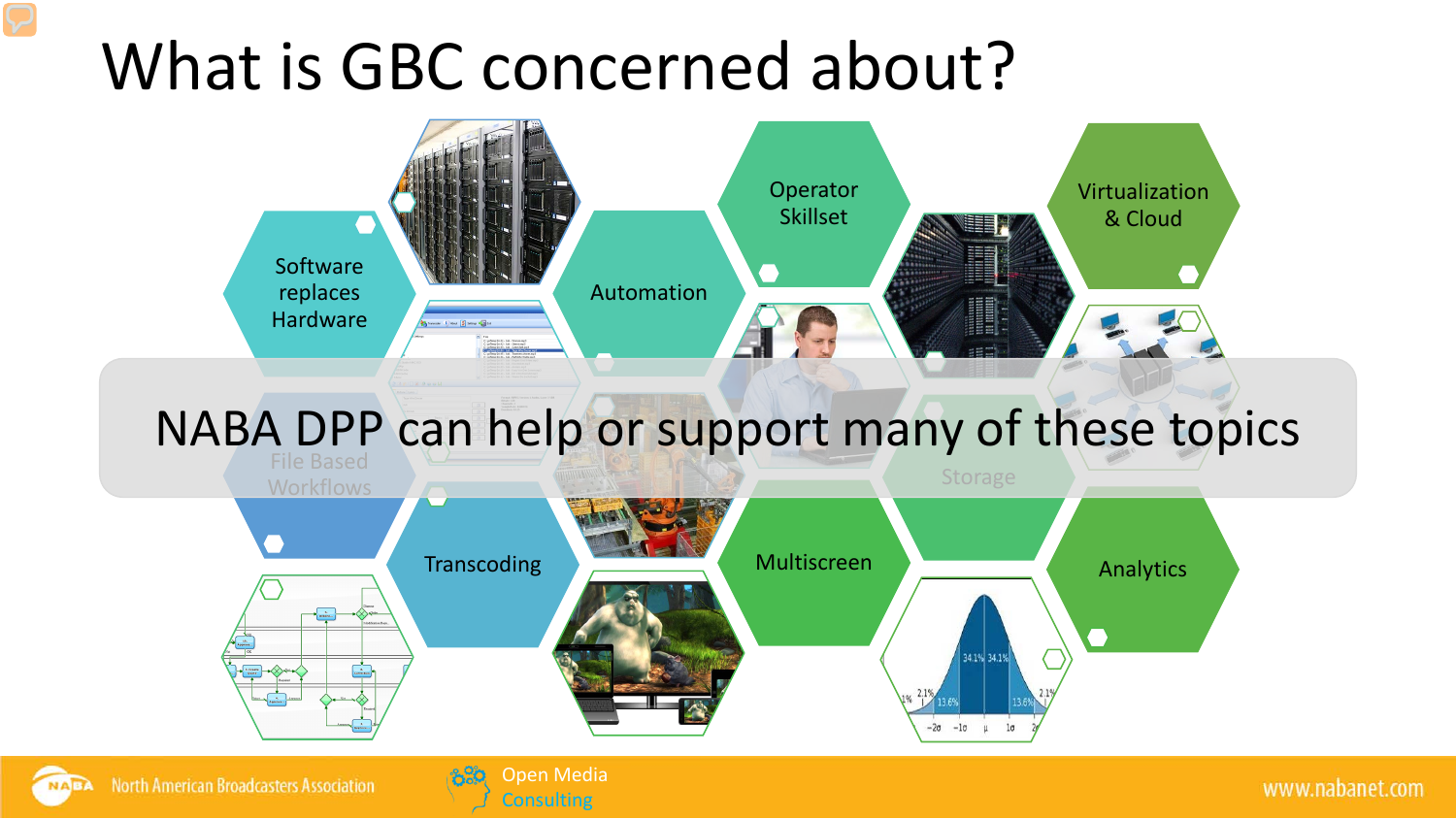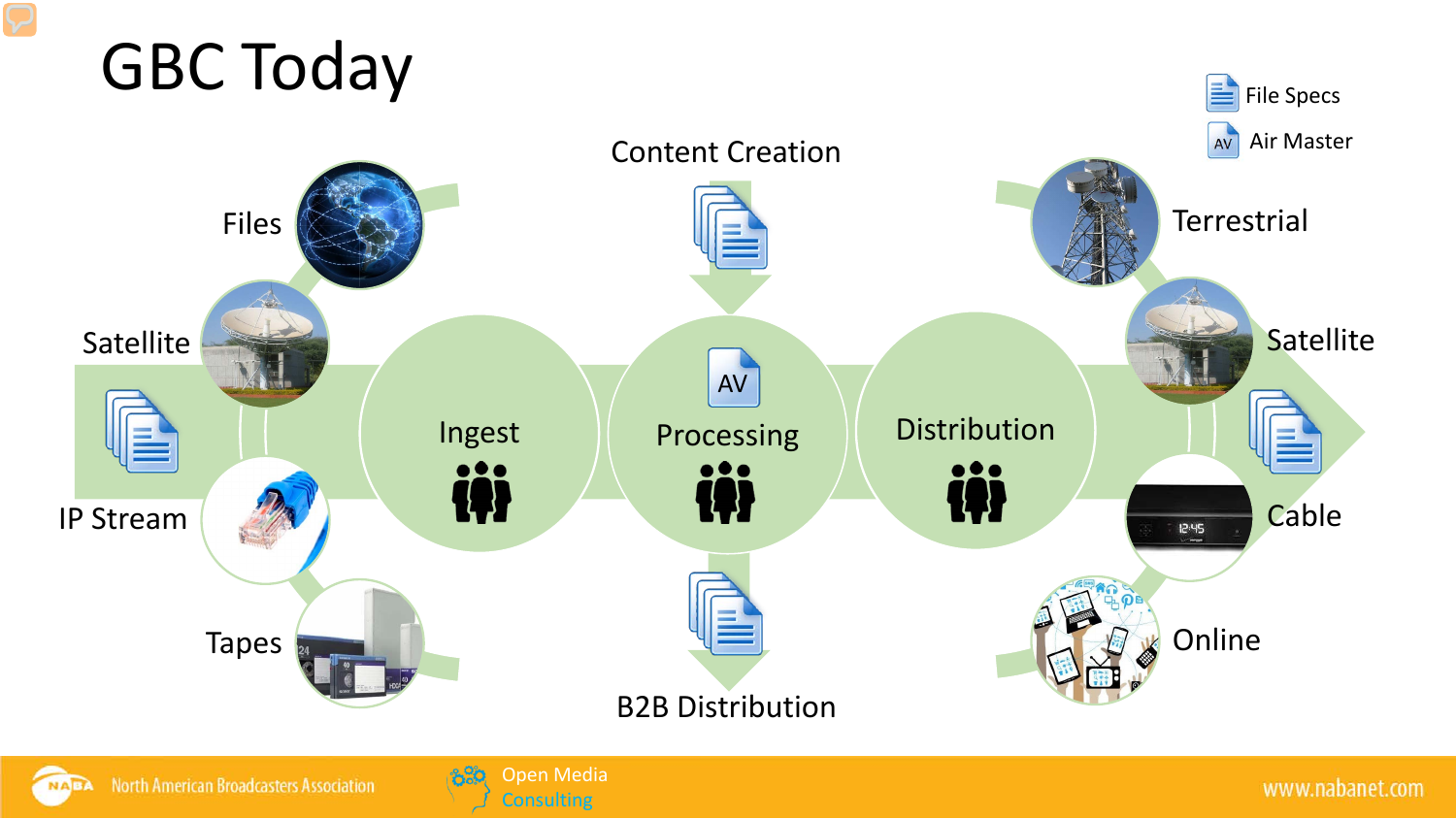#### GBC's next step



Open Media **Consulting**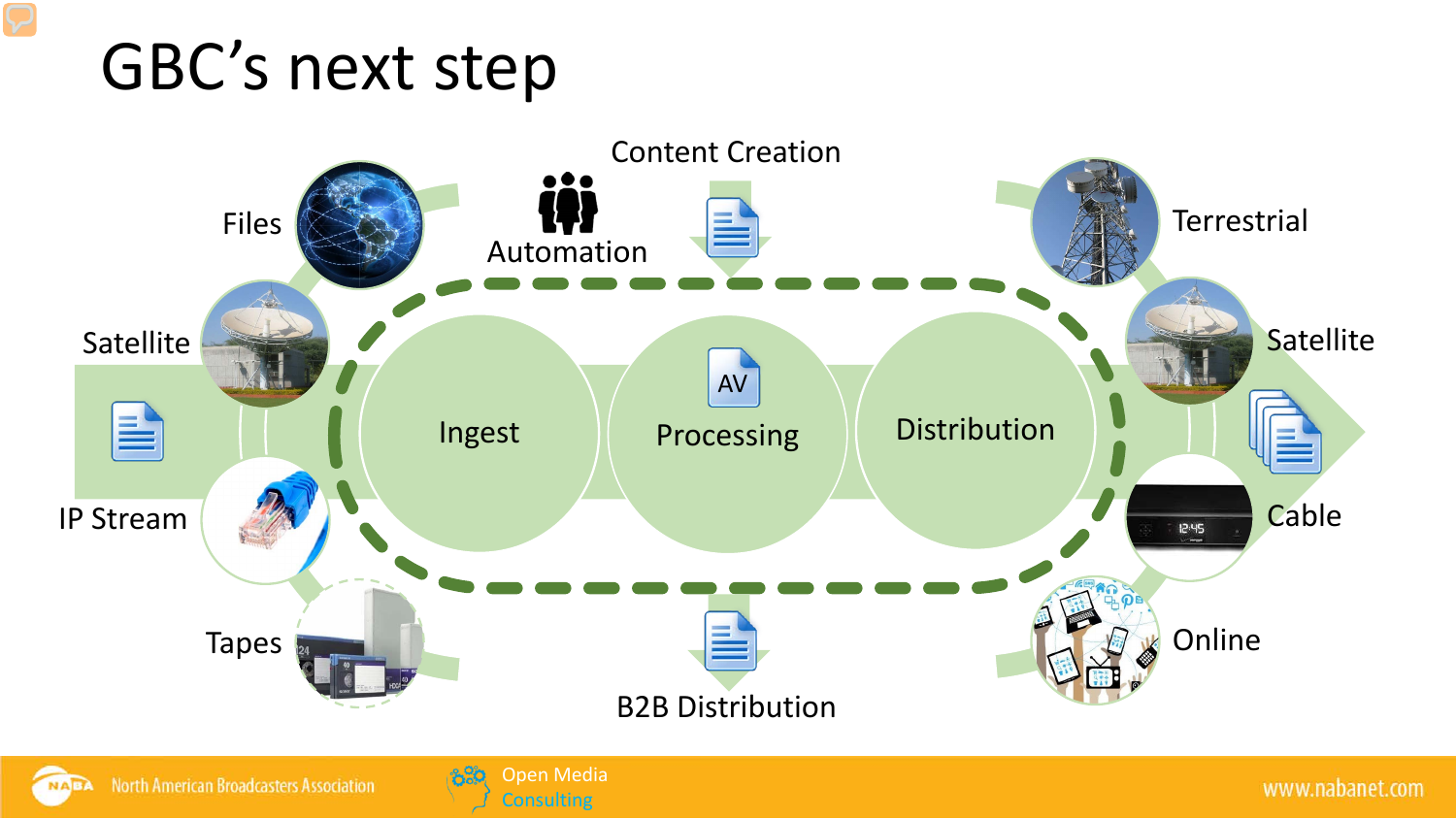#### Future of GBC



Open Media **Consulting**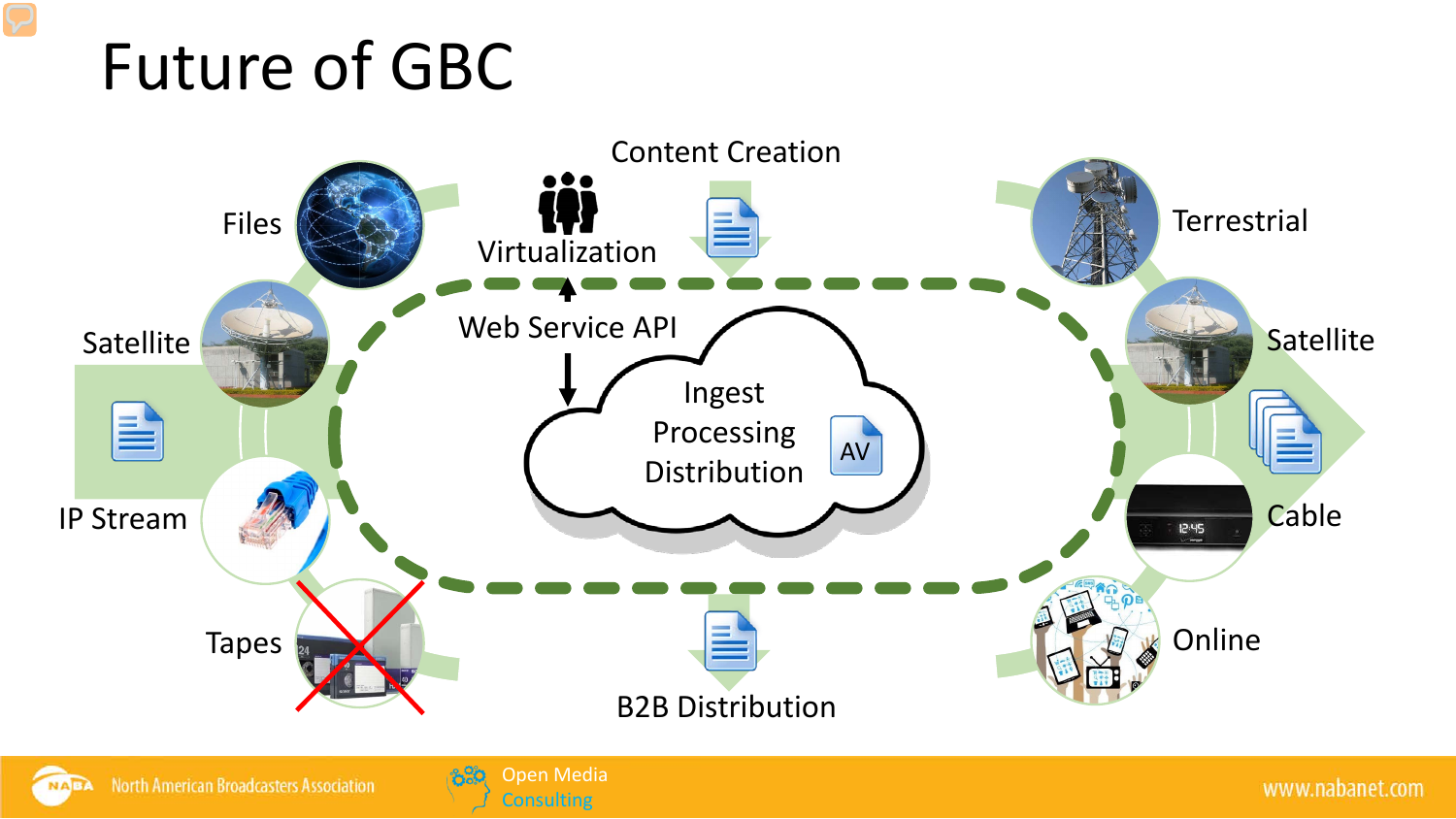### Path to the Cloud



Open Media onsulting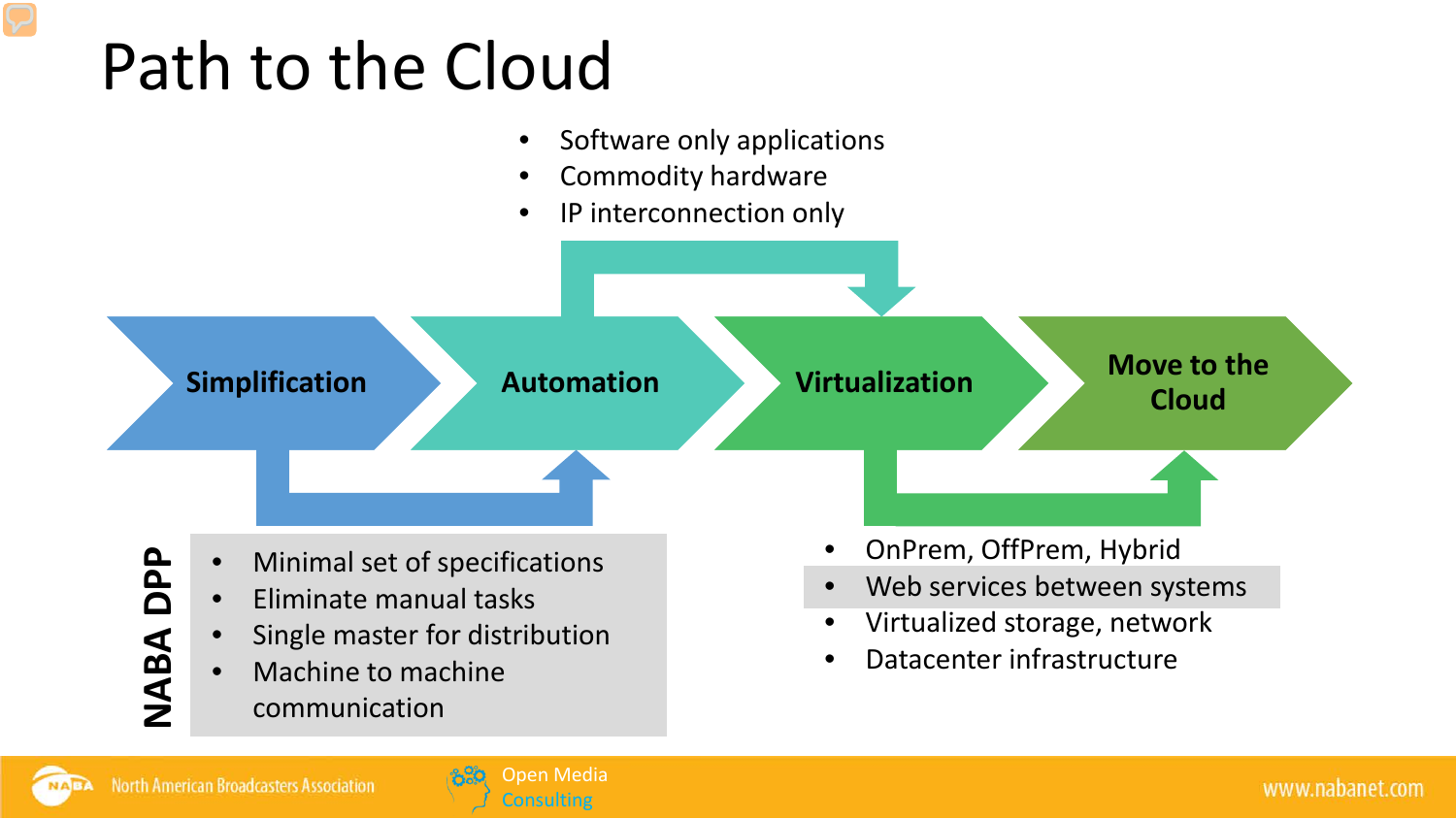#### The Issues with Delivery Specs

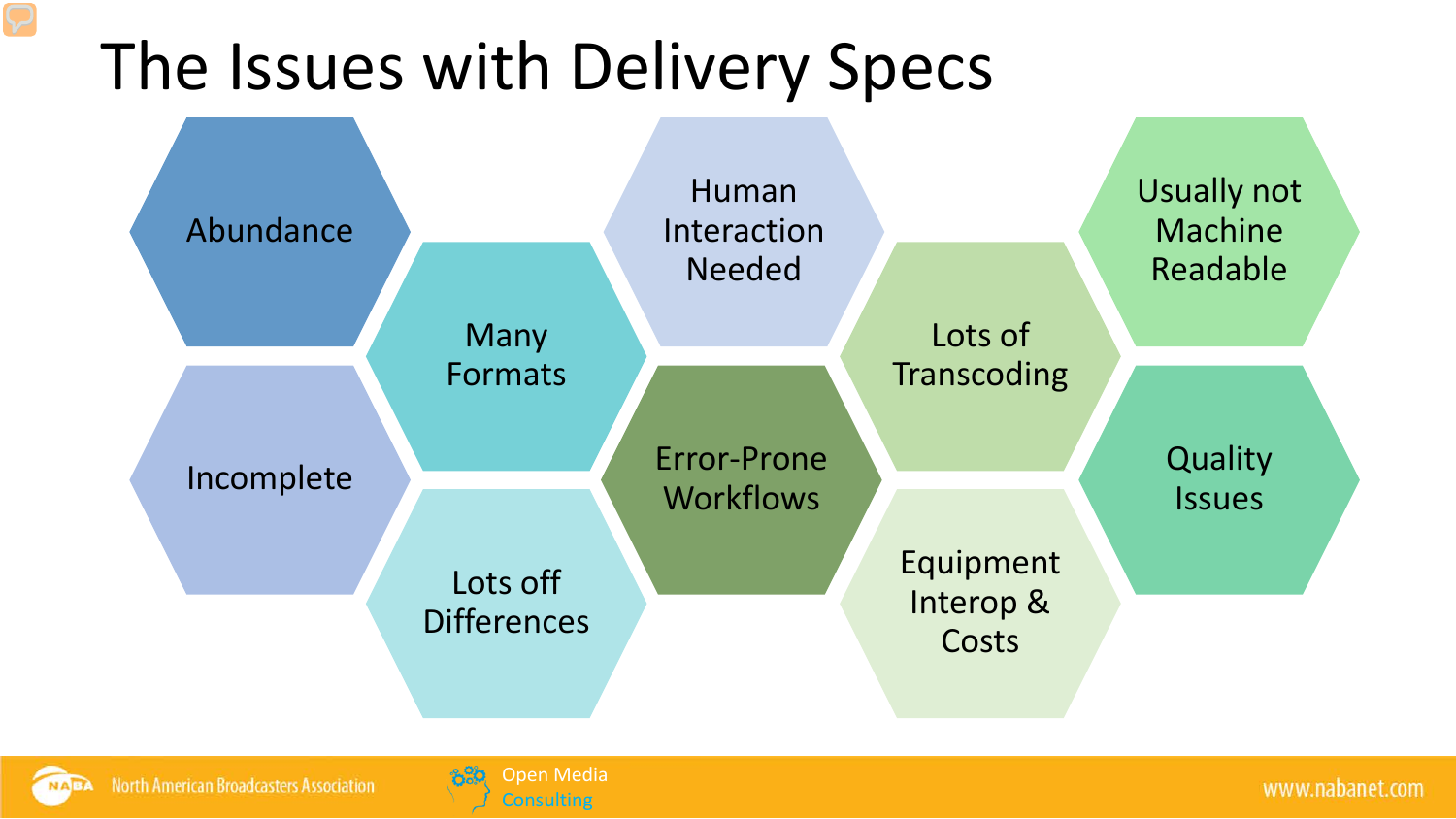#### How NABA DPP can help?

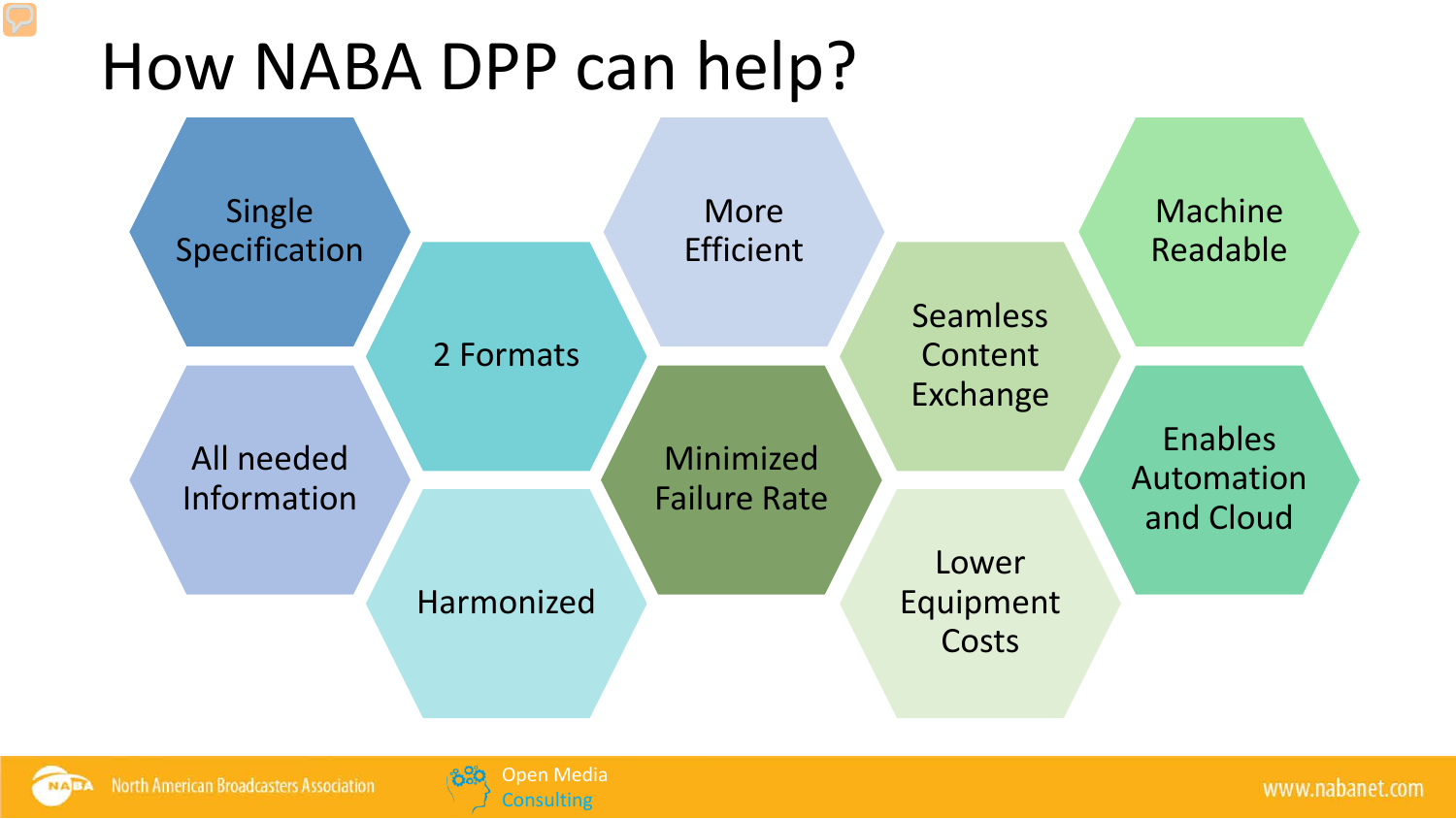### Master Files (Current)





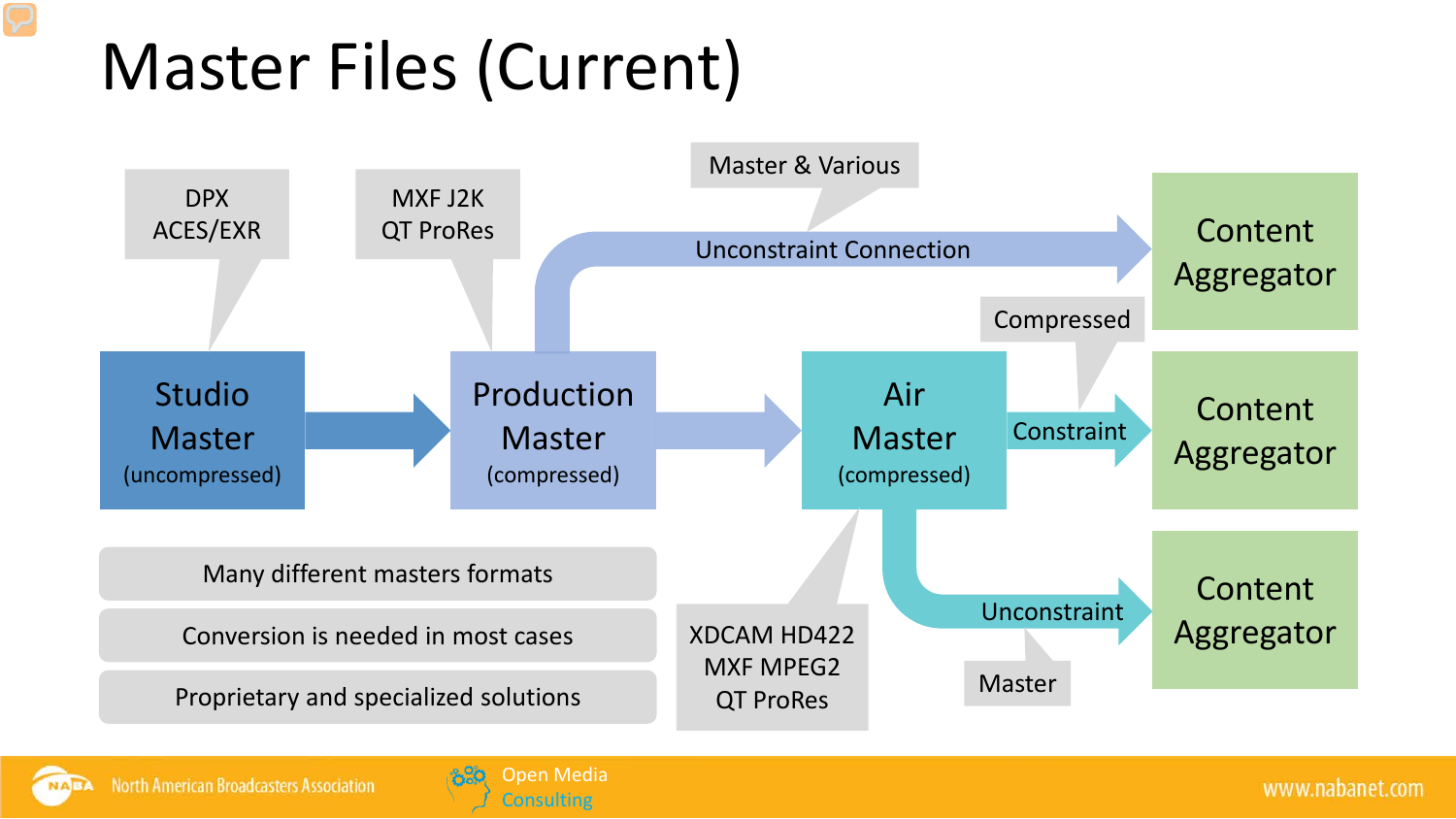## Master Files (IMF)





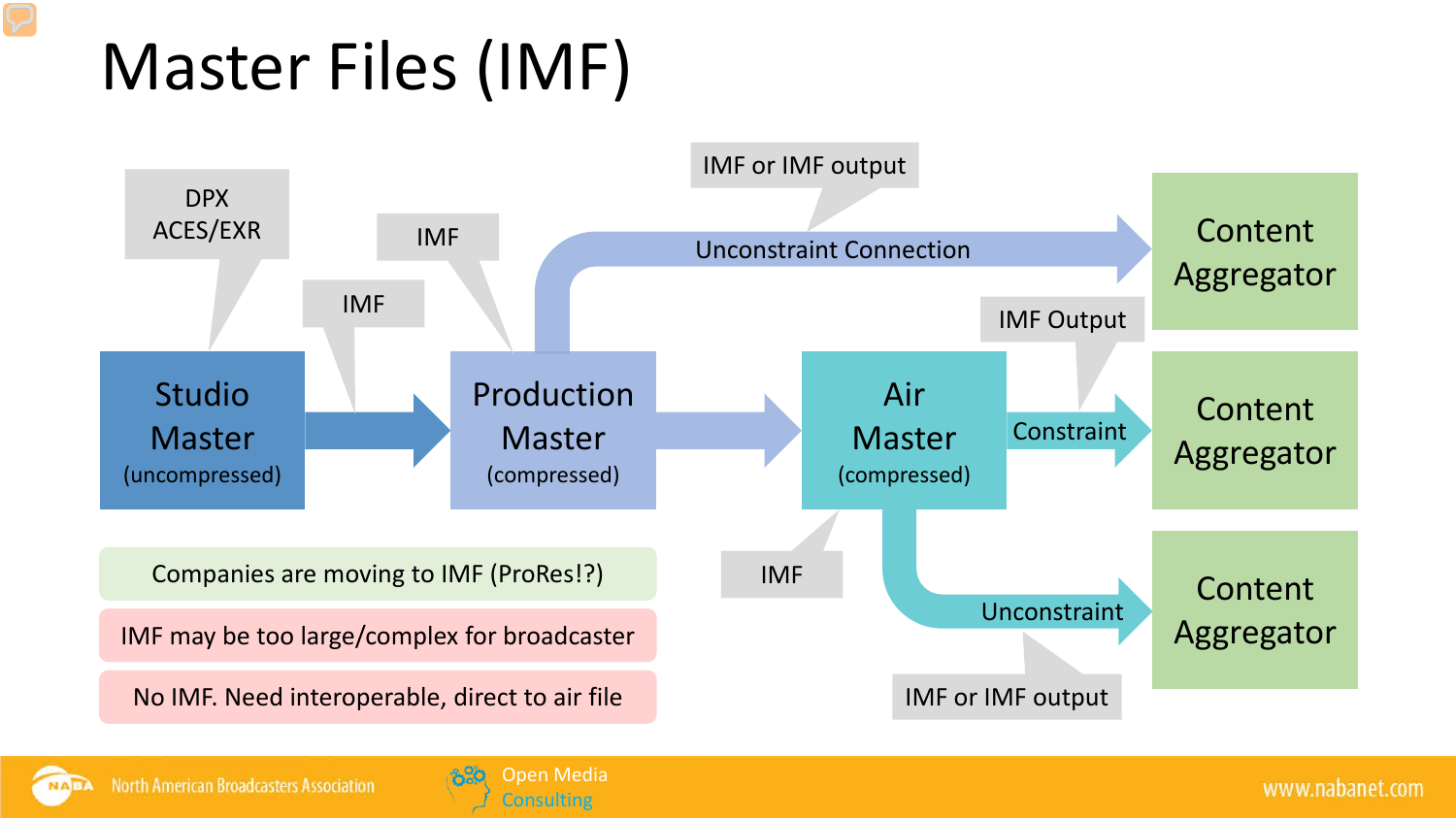## Master Files (NABA DPP)





**North American Broadcasters Association** 

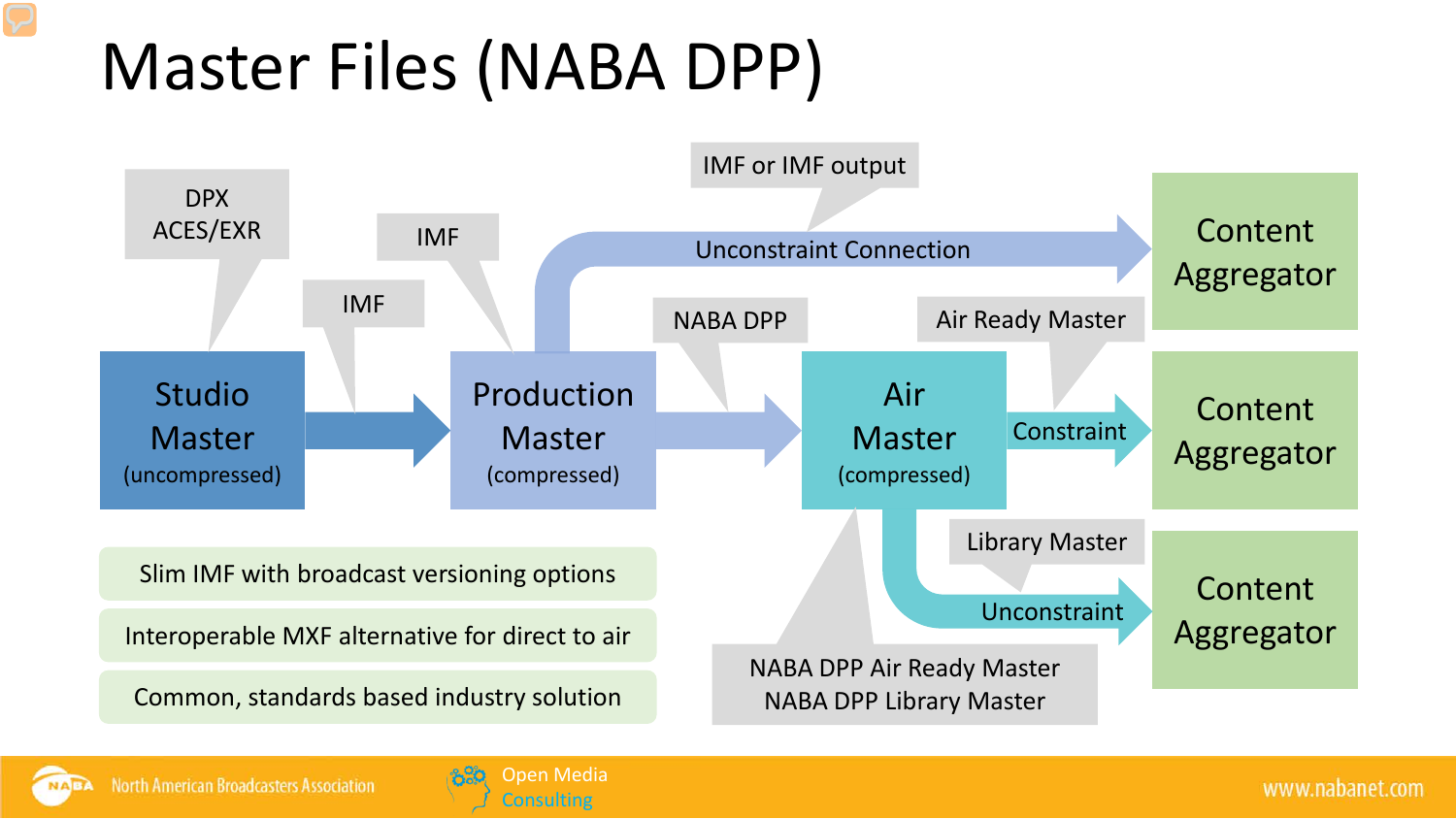#### Conclusions, NABA DPP

… can help broadcasters in their move to the cloud

… enables harmonization across media industry

… is targeted at broadcasters and their needs

… maintains upstream combability by using IMF

… simplifies the file delivery for more efficiency workflow

… enables cost savings thru interoperable equipment